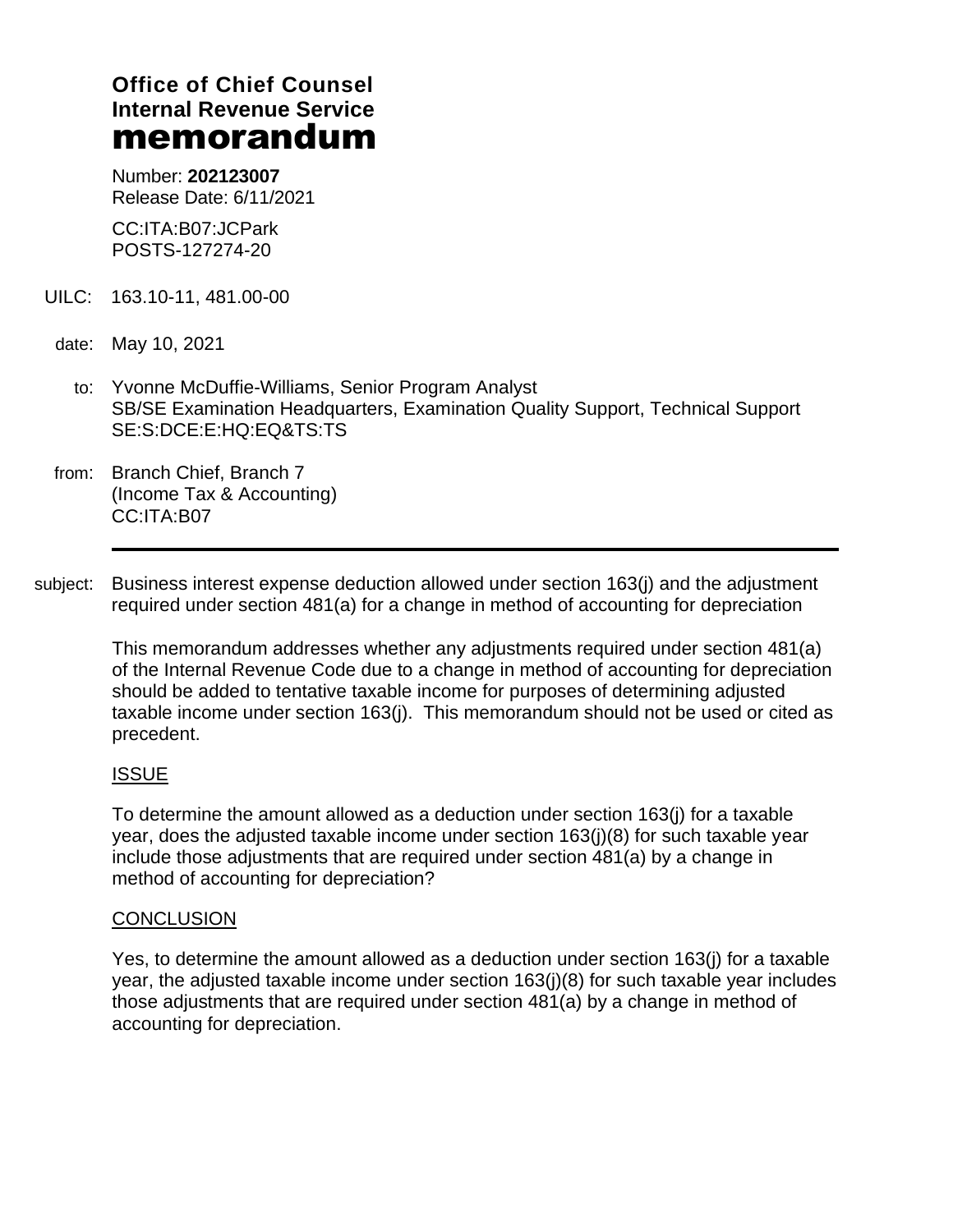# FACTS

Taxpayer A, a calendar year taxpayer, timely filed a Form 3115, *Application for Change in Accounting Method*, under Rev. Proc. 2015-13, 2015-5 I.R.B. 419, to change its method of accounting for depreciation with respect to certain depreciable property, beginning with the taxable year beginning in January 1, 2020, and ending December 31, 2020 (year of change). The items of property that are subject to Taxpayer A's Form 3115 were placed in service by Taxpayer A in 2017. Under the prior method, Taxpayer A classified the property as 7-year property under section 168(e)(1), depreciating it under the general depreciation system of section 168(a). During 2020, Taxpayer A determined that these items of property are properly classified as 5-year property under section 168(e)(1). Upon determining that the 7-year recovery period is incorrect, Taxpayer A filed a Form 3115 to change from an impermissible to a permissible method of depreciating over a 5-year recovery period under section 168(c). The change in the method of accounting for depreciation resulted in a \$100x net negative adjustment required by section 481(a) (section 481(a) adjustment) for the year of change. Taxpayer A timely made an election not to deduct the additional first year depreciation under section 168(k) for 5-year and 7-year property placed in service in the 2017 taxable year.

# LAW AND ANALYSIS

In general, section 167(a) provides that there is allowed as a depreciation deduction a reasonable allowance for the exhaustion and wear and tear of property used in a trade or business or held for the production of income. The depreciation deduction provided by section 167(a) for tangible property placed in service after 1986 generally is determined under section 168, which prescribes two methods for determining depreciation allowances: (1) the general depreciation system in section 168(a); and (2) the alternative depreciation system in section 168(g).

Section 1.446-1(e)(2)(ii)(*d*)(*2*)(*i*) of the Income Tax Regulations provides that a change in the recovery period of a depreciable asset under section 168 is a change in method of accounting. *See also* Example 14 under § 1.446-1(e)(2)(iii).

Section 1.446-1(e)(2)(ii)(*d*)(*5*)(*iii*) provides a change from an impermissible method of computing depreciation to a permissible method of computing depreciation for an asset results in a section 481(a) adjustment.

Section 481(a) provides that in computing the taxpayer's taxable income for any taxable year, if such computation is under a method of accounting different from the method under which the taxpayer's taxable income for the preceding taxable year was computed, then there shall be taken into account those adjustments which are determined to be necessary solely by reason of the change in order to prevent amounts from being duplicated or omitted, except there shall not be taken into account any adjustment in respect of any taxable year to which section 481 does not apply unless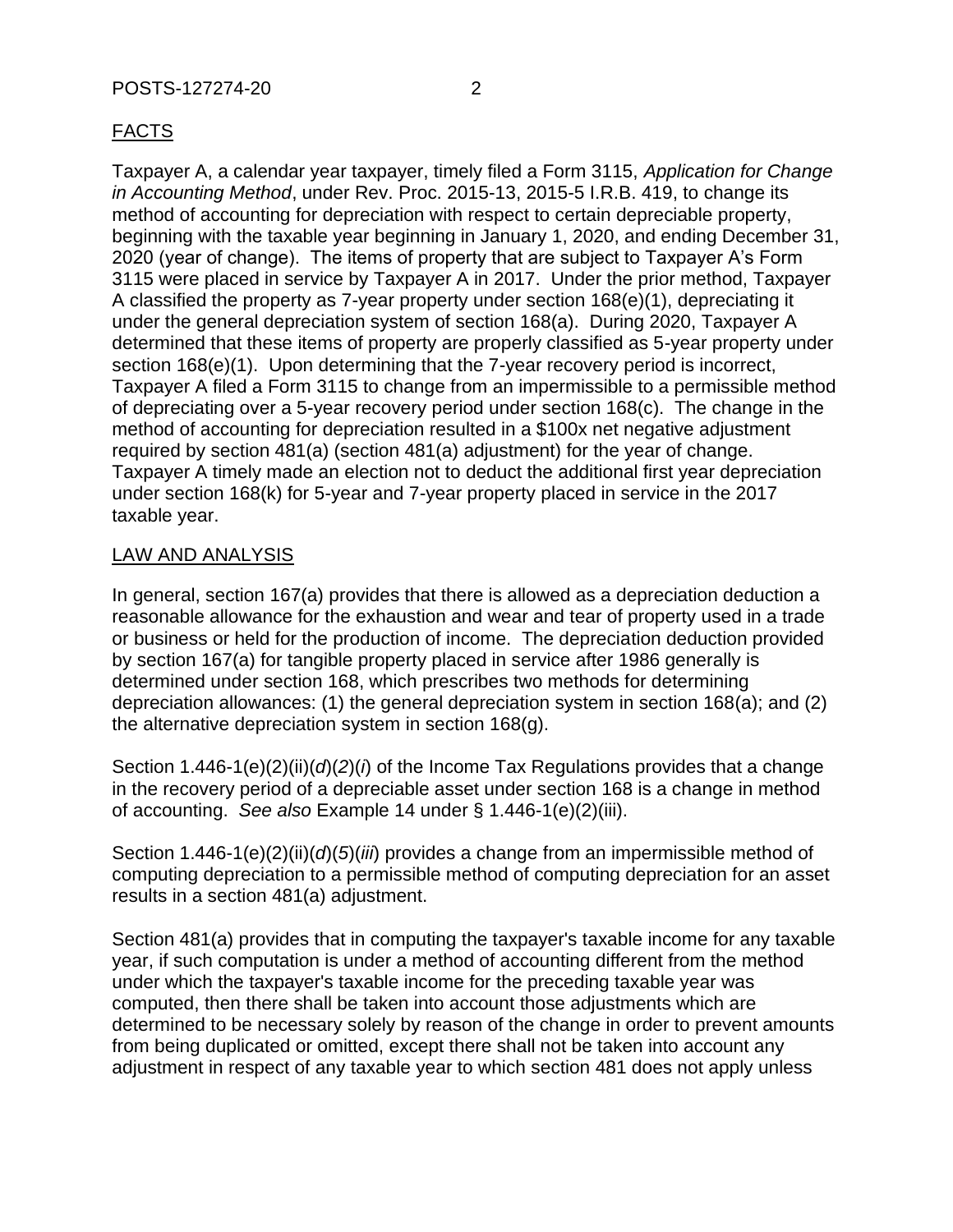the adjustment is attributable to a change in the method of accounting initiated by the taxpayer. *See also* § 1.481-1(a) and section 2.06 of Rev. Proc. 2015-13.

The net adjustment required under section 481(a) is computed as of the beginning of the year of the change in method of accounting. The section 481(a) adjustment for a change in method of accounting for depreciation generally is the difference between: 1) the total amount of depreciation for the depreciable property taken by the taxpayer for taxable years beginning with the taxable year the property was placed in service by the taxpayer and before the taxable year of the change in method of accounting; and 2) the total amount of depreciation allowable for the depreciable property under the new method of accounting for depreciation for taxable years beginning with the taxable year the property was placed in service by the taxpayer and before the taxable year of change in method of accounting.

Section 163(j) generally limits the amount of business interest expense that can be deducted in the current taxable year for taxable years beginning after December 31, 2017. Under section 163(j)(1), the amount allowed as a deduction for business interest expense is limited to the sum of: (1) the taxpayer's business interest income for the taxable year; (2) 30 percent, or 50 percent where applicable, of the taxpayer's adjusted taxable income (ATI) for the taxable year; and (3) the taxpayer's floor plan financing interest expense for the taxable year (section 163(j) limitation).

Under section 163(j)(8), ATI is the taxable income of the taxpayer computed without regard to certain items, including any deduction allowable for depreciation, amortization, or depletion for taxable years beginning before January 1, 2022. Section 1.163(j)- 1(b)(1) further clarifies that ATI is the tentative taxable income of the taxpayer for the taxable year adjusted by certain items. Section 1.163(j)-1(b)(1) provides a list of items to be added to or subtracted from tentative taxable income to determine ATI.

Under § 1.163(j)-1(b)(43), the term "tentative taxable income" with respect to a taxpayer and a taxable year, generally is determined in the same manner as taxable income under section 63 but for section 163(j) purposes is computed without regard to the application of the section 163(j) limitation.

Under § 1.163(j)-1(b)(1)(i), for taxable years beginning before January 1, 2022, the amounts of the following items that were included in the computation of the taxpayer's tentative taxable income (if any) are added to tentative taxable income to determine ATI:

- any depreciation under section 167, section 168, or section 168 of the Internal Revenue Code (Code) of 1954 (former section 168);
- any amortization of intangibles (for example, under section 167 or 197) and other amortized expenditures (for example, under section 174(b), 195(b)(1)(B), 248, or 1245(a)(2)(C)); and
- any depletion under section 611.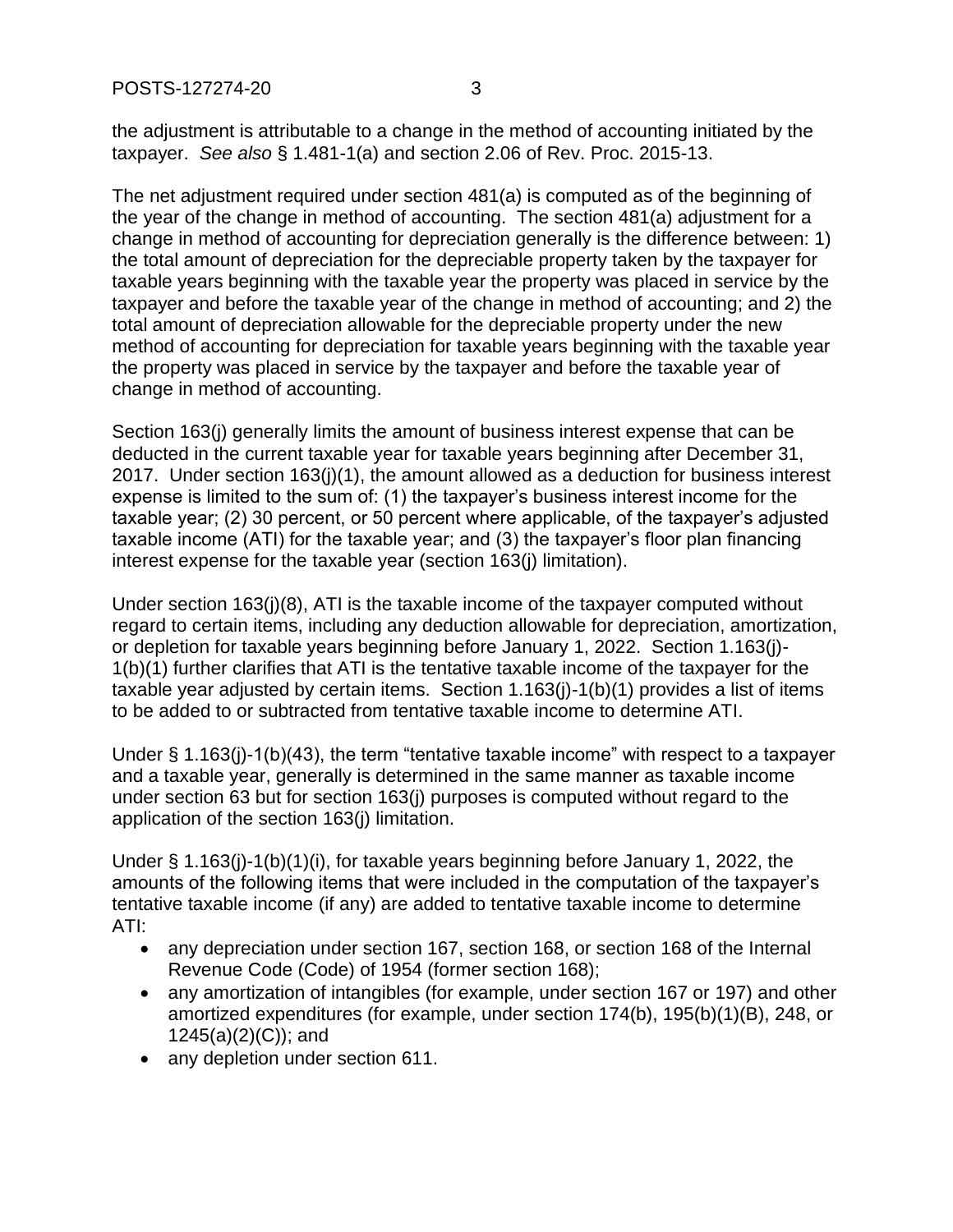Under § 1.163(j)-1(b)(1)(iii), for purposes of § 1.163(j)-1(b)(1)(i), amounts of depreciation, amortization, or depletion that are capitalized under section 263A during the taxable year are deemed to be included in the computation of the taxpayer's tentative taxable income for such taxable year, regardless of the period in which the capitalized amount is recovered.

In the current situation, the net negative section 481(a) adjustment (\$100x) is the difference between the total amount of depreciation for the depreciable property at issue taken by Taxpayer A from 2017 (taxable year the property was placed in service) to 2019 (before the year of change) using a 7-year recovery period and the total amount of depreciation allowable for the property under the new method of accounting (using a 5 year recovery period) from 2017 to 2019. Furthermore, \$100x is the amount of depreciation computed under section 168 and included in the computation of tentative taxable income for 2020 as a section 481(a) adjustment. Consequently, Taxpayer A adds \$100x to its tentative taxable income to determine ATI for 2020 taxable year and, thus, the addback of the depreciation amount for purposes of determining Taxpayer A's ATI for the 2020 taxable year includes the net negative section 481(a) adjustment of \$100x for Taxpayer A's change in method of accounting for depreciation.

# OTHER CONSIDERATIONS

In the current situation, Taxpayer A's section 481(a) adjustment is a net negative amount. However, should a change in method of accounting for depreciation result in a net positive section 481(a) adjustment due to the taxpayer's prior method of deducting depreciation that is greater than depreciation allowable, the addback to tentative taxable income under section 163(j) is a negative amount equal to the net positive section 481(a) adjustment. However, if the taxpayer takes such net positive section 481(a) adjustment into account in computing taxable income ratably over 4 taxable years, beginning with the year of change, the taxpayer should add back only the ratable portion of the net positive section 481(a) adjustment taken into account for the taxable year.

Also note that the addback of the depreciation amount, including any section 481(a) adjustment for the year of change, for purposes of determining ATI is allowed only for taxable years beginning before January 1, 2022. Therefore, if, for example, a calendaryear taxpayer's net positive section 481(a) adjustment due to a change in method of accounting for depreciation is \$200x and the taxpayer takes \$50x into account in computing taxable income each taxable year beginning in 2020 through 2023, the taxpayer should include negative \$50x in taxable years beginning in 2020 and 2021 for purposes of determining ATI. The taxpayer may not include the remaining \$50x in each taxable year beginning in 2022 and 2023.

This writing may contain privileged information. Any unauthorized disclosure of this writing may undermine our ability to protect the privileged information. If disclosure is determined to be necessary, please contact this office for our views.